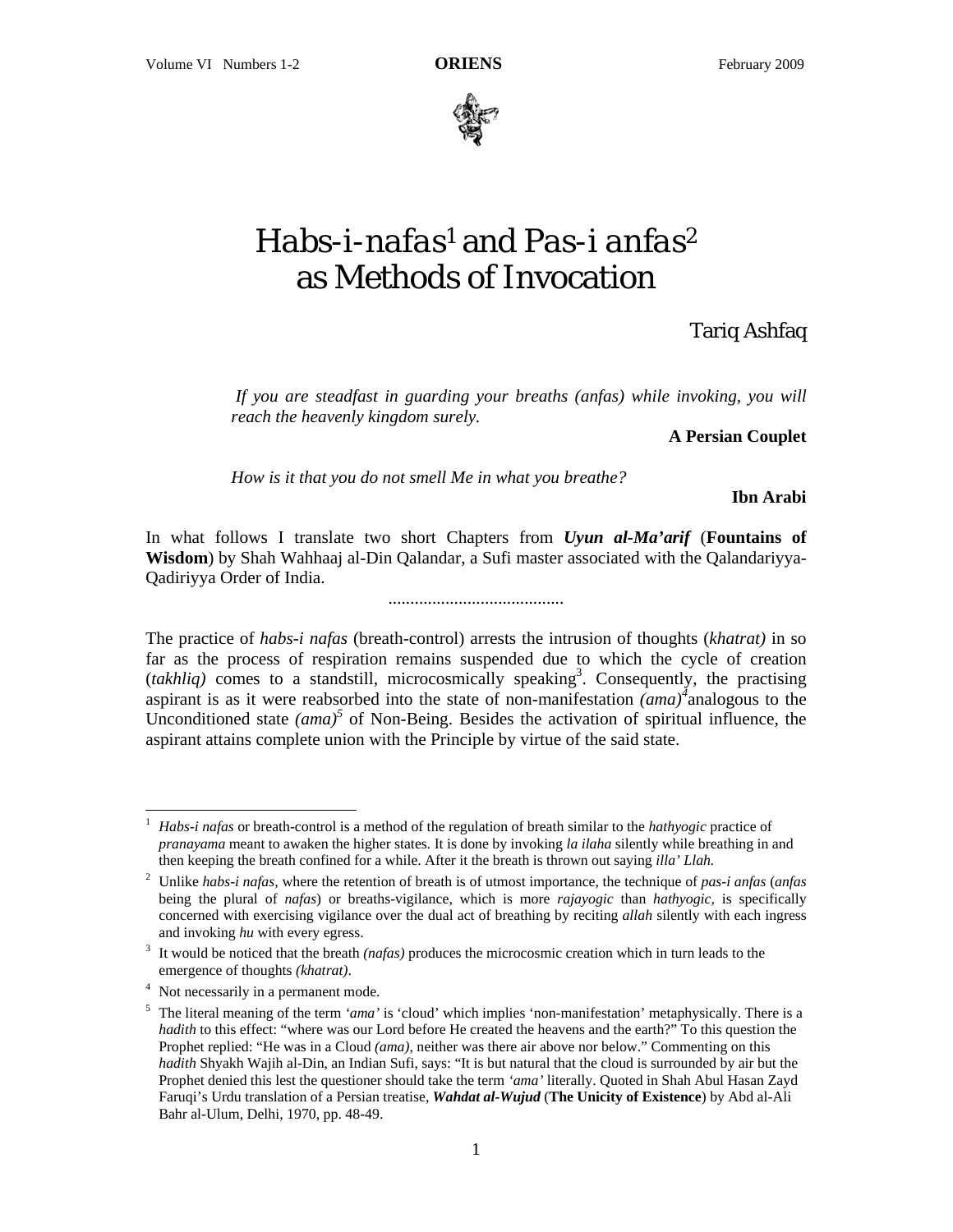The double phases of breathing-in and breathing-out correspond to the two-fold orders of reality, that is, the *lahut* (Universal) and the *nasut* (individual). The breaths in question provide the key to unlocking the mysteries of both the worlds and *a fortiori* they are called the *nafas-i rahman6* (The Breath of the Merciful) of the Prophet Muhammad, which sets in motion the cycle of creation.

........................................

In *pas-i anfas* (breaths-vigilance) the aspirant is to be attentive to the regular alternation of inspiration and expiration of breath. The  $\arctan^7$  we breathe acts as a vehicle *(markab)* of the animal soul *(ruh-i hayvani)*<sup>8</sup> which in turn serves as an instrument of the intellectual soul *(ruh-i nafsani)*<sup>9</sup>. Now each of the two parts<sup>10</sup> of soul (animal and intellectual) belongs respectively to the individual *(nasut)* and the Universal *(lahut)* orders. Hence, the respiration comprises all the states of the being thereby encompassing both the extremities of the *nasut*  and the *lahut*. 11

Of the successive movement of expiration and inspiration the former can be compared to immanence *(tashbih)* while the latter can be likened to transcendence *(tanzih).* The combination of both the rhythms of breath constitutes the phenomenon of life for the inspiration to the exclusion of the expiration is symptomatic of death<sup>12</sup> while the expiration to the exclusion of the inspiration is indicative of apoplexy or coma.<sup>13</sup>. Further, the aspirant, in

 $\overline{a}$ 

7 Ibn Arabi wrote: "Since air is one of the strongest of things, and the spirit is a breath, which is similar to air, the spirit has strength." Ibid. p. 320.

<sup>6</sup> It is to be noted that the terms *'nafas-i rahman'* and *'ama'* are identical in meaning. Moreover, there is an analogical relationship between the *anfas* and the *nafas-i rahman.* Elucidating Ibn Arabi's standpoint in this regard, William C. Chittick says: "Breaths *(anfas)* are the human analogue of the breath of the All-Merciul, since they give life to words and bodily things just as the All-Merciful Breath gives life to the whole cosmos. One might say that human breaths are individual instances of the All-Merciful Breath... When the Shaykh says 'The breaths pertain to the All-Merciful', he seems to include all breathing and even all of manifest Wujud, for he also says that the breaths are 'manifest in the cosmos through mercy' and within them 'all creatures are included.' William C. Chittick, **The Self-Disclosure of God**, State University of New York Press, 1998, p-149.

<sup>8</sup> Abd al-Ali in the above-mentioned treatise emphasizes that one must not confuse *ruh-i hayvani* of the Sufis with that of the ancient Greek philosophers and physicians which is none other than the bodily heat *(hararat-i jismi).* The latter can be more properly called the *ruh-i tibbi* ('medicialist' soul) which in the opinion of a majority of Unani physicians is a vaporous body made up of rarefied humours *(latif akhlat)* particularly blood. On the contrary, Galen and his followers and also Diogenes and Heraclitus, as testified by Aristotle, believed that soul is formed out of air.

<sup>9</sup> The *ruh-i nafsani* Corresponds to the Koranic *nafs-i wahida* or the *ruh-i kulli* (Universal Spirit).The Koran says: *He created you from one soul,* IV, 1. Additionally, Abd al-Ali observes: "Though the *ruh* (Sprit or Soul) is one yet it is multiple on account of its being conditioned *(mutayyan)".* This can be illustrated by means of an example given by Titus Burckhardt elsewhere: "It is revealed in the form of a tree of which the trunk symbolizes the axis of the Spirit passing through the whole hierarchy of worlds while its branches and leaves correspond to the differentiation of the Spirit."

 $10$  Keeping in view the indivisibility of the intellectual soul it is therefore illegitimate to use the expression 'two parts', strictly speaking.

<sup>&</sup>lt;sup>11</sup> Instead of employing the five-fold division of the Divine Presences, the two ends of which are the *nasut* and the *hahut*, Shah Wahhaj al-Din makes use of the four-fold division bounded by the *nasut* and the *lahut.* 

<sup>12</sup> The English idioms *draw one's last breath* and *breathe one's last* imply that the death of a human being occurs when the respiratory process is disturbed with the in-drawn breath remaining inside the body.

<sup>&</sup>lt;sup>13</sup> In all likelihood the death may occur in an apoplectic or a comatose state. Rene Guenon Wrote: "The word 'expire' means both to 'eject the breath' (in respiration) and 'to die' (in respect of the bodily part of the human individuality)." Rene Guenon, **Man and His Becoming according to the Vedanta**, New Delhi, 1999, p.60.